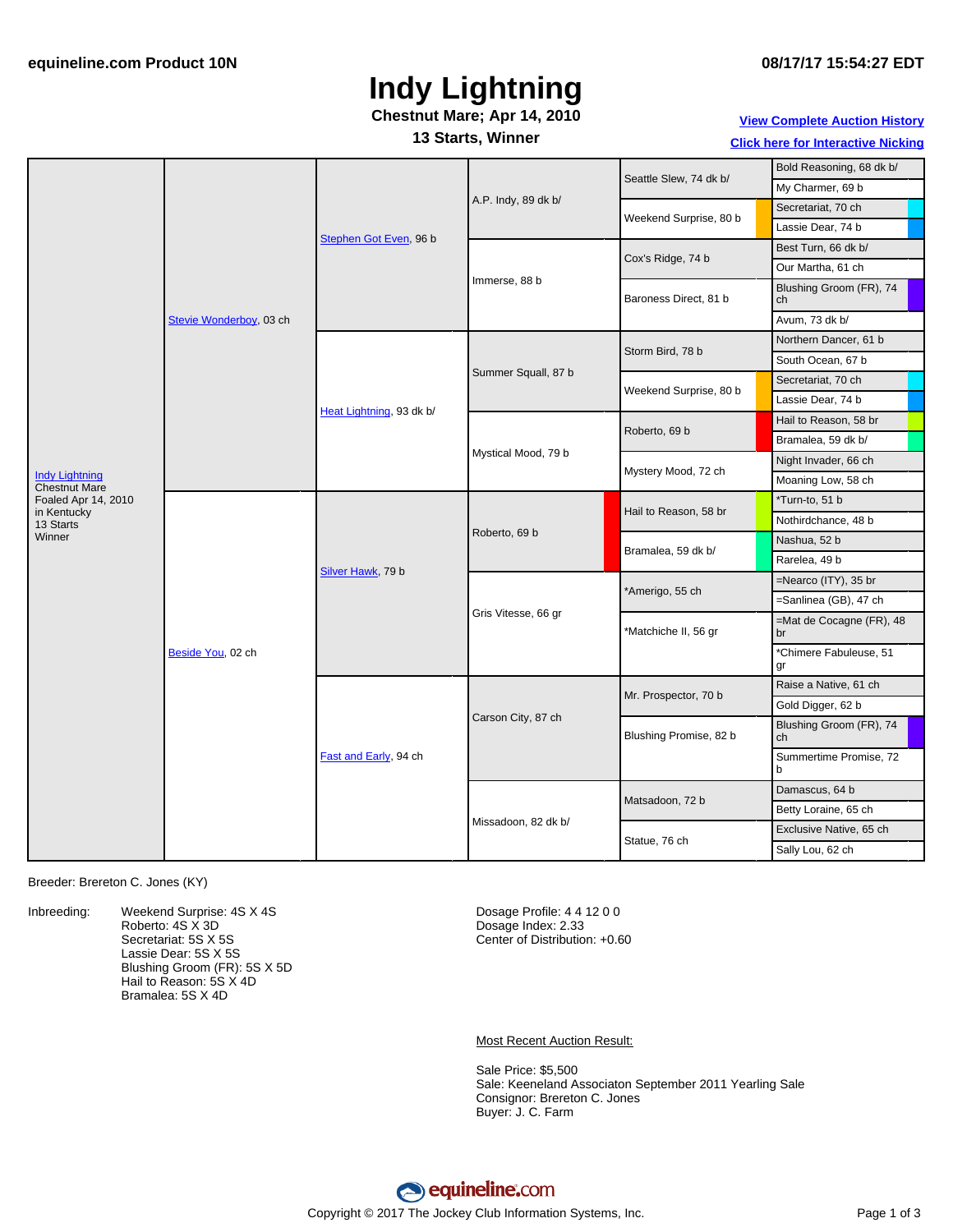# **Indy Lightning**

**Chestnut Mare; Apr 14, 2010**

View [Complete](http://www.equineline.com/Free-Auction-Results.cfm?upsellReferenceNumber=&upsellHorseName=&upsellBreedType=&upsellHorseType=&upsellYOB=&lookupAuctionResults=true&tempHorseType=&tempSale=ALL&tempYear=ALL&search_type=HORSE&reference_number=8866152&horse_name=Fateful&horse_type=ALL&year=ALL&sale=ALL&consignor_id=&consignor_name=&buyer_id=&buyer_name=&price_range_low=&price_range_high=&availableConsignors=&availableBuyers=&fromFree5CrossPedigree=Y) Auction History

**Please Note: Nicking Stats and Interactive Nicking are on the following page**